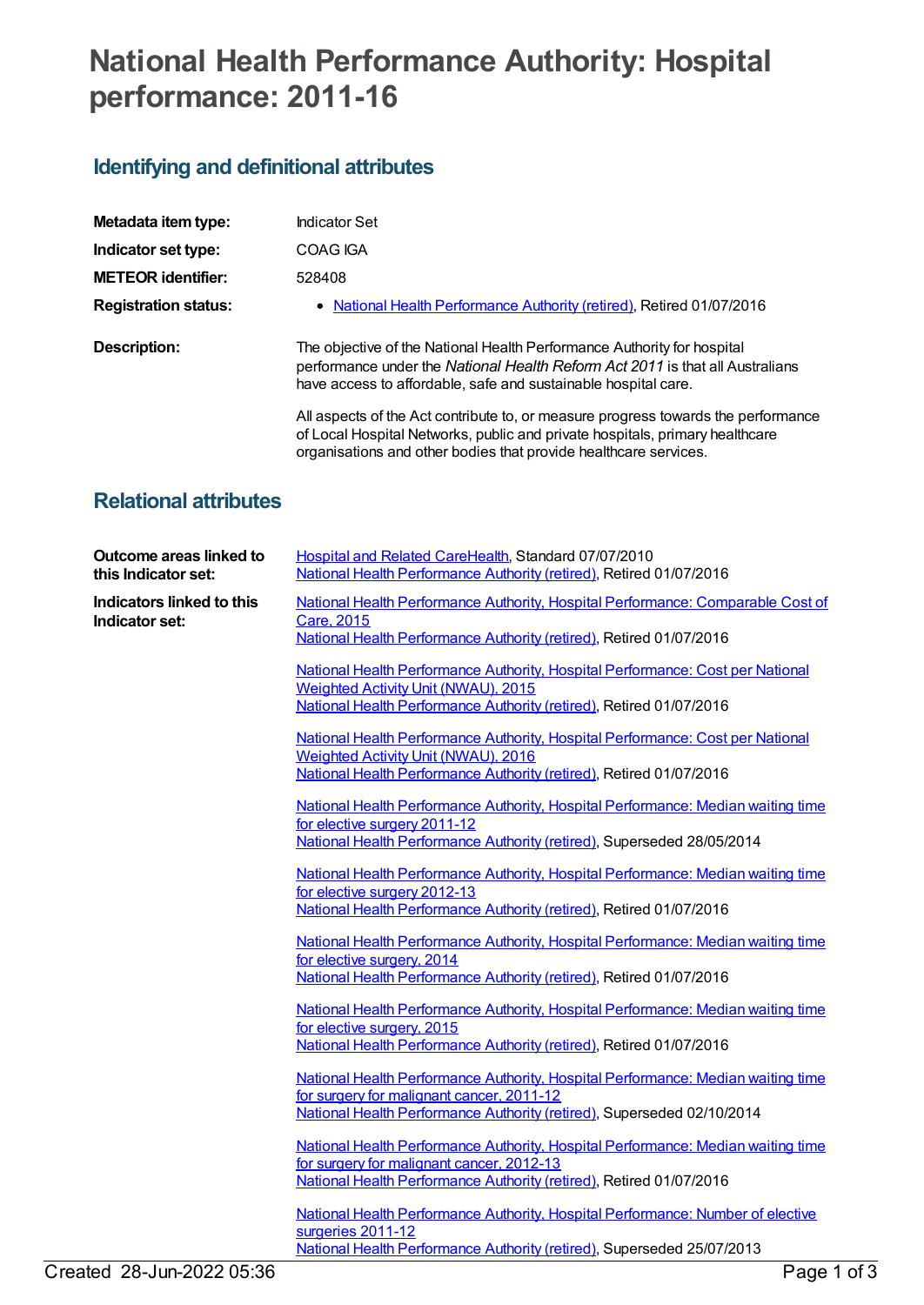National Health Performance Authority, Hospital [Performance:](https://meteor.aihw.gov.au/content/532929) Number of elective surgeries 2012-13 National Health [Performance](https://meteor.aihw.gov.au/RegistrationAuthority/8) Authority (retired), Superseded 28/05/2014

National Health Performance Authority, Hospital [Performance:](https://meteor.aihw.gov.au/content/558288) Number of elective surgeries 2014 National Health [Performance](https://meteor.aihw.gov.au/RegistrationAuthority/8) Authority (retired), Retired 01/07/2016

National Health Performance Authority, Hospital [Performance:](https://meteor.aihw.gov.au/content/530143) Number of surgeries for malignant cancer, 2011-12 National Health [Performance](https://meteor.aihw.gov.au/RegistrationAuthority/8) Authority (retired), Superseded 02/10/2014

National Health Performance Authority, Hospital [Performance:](https://meteor.aihw.gov.au/content/579929) Number of surgeries for malignant cancer, 2012-13 National Health [Performance](https://meteor.aihw.gov.au/RegistrationAuthority/8) Authority (retired), Retired 01/07/2016

National Health Performance Authority, Hospital [Performance:](https://meteor.aihw.gov.au/content/527368) Patients who received their surgery within clinically recommended times 2011-12 National Health [Performance](https://meteor.aihw.gov.au/RegistrationAuthority/8) Authority (retired), Superseded 28/05/2014

National Health Performance Authority, Hospital [Performance:](https://meteor.aihw.gov.au/content/532935) Patients who received their surgery within clinically recommended times 2012-13 National Health [Performance](https://meteor.aihw.gov.au/RegistrationAuthority/8) Authority (retired), Retired 01/07/2016

National Health Performance Authority, Hospital [Performance:](https://meteor.aihw.gov.au/content/527371) Patients who waited more than 365 days for elective surgery 2011-12 National Health [Performance](https://meteor.aihw.gov.au/RegistrationAuthority/8) Authority (retired), Superseded 28/05/2014

National Health Performance Authority, Hospital [Performance:](https://meteor.aihw.gov.au/content/532932) Patients who waited more than 365 days for elective surgery 2012-13 National Health [Performance](https://meteor.aihw.gov.au/RegistrationAuthority/8) Authority (retired), Retired 01/07/2016

National Health Performance Authority, Hospital [Performance:](https://meteor.aihw.gov.au/content/563081) Percentage of patients who commenced treatment within clinically recommended time 2014 National Health [Performance](https://meteor.aihw.gov.au/RegistrationAuthority/8) Authority (retired), Retired 01/07/2016

National Health Performance Authority, Hospital [Performance:](https://meteor.aihw.gov.au/content/558300) Percentage of patients who received their surgery within clinically recommended times, 2014 National Health [Performance](https://meteor.aihw.gov.au/RegistrationAuthority/8) Authority (retired), Retired 01/07/2016

National Health Performance Authority, Hospital [Performance:](https://meteor.aihw.gov.au/content/603039) Percentage of patients who received their surgery within clinically recommended times, 2015 National Health [Performance](https://meteor.aihw.gov.au/RegistrationAuthority/8) Authority (retired), Retired 01/07/2016

National Health Performance Authority, Hospital [Performance:](https://meteor.aihw.gov.au/content/558296) Percentage of patients who waited longer than 365 days for elective surgery, 2014 National Health [Performance](https://meteor.aihw.gov.au/RegistrationAuthority/8) Authority (retired), Retired 01/07/2016

National Health Performance Authority, Hospital [Performance:](https://meteor.aihw.gov.au/content/602986) Percentage of patients who waited longer than 365 days for elective surgery, 2015 National Health [Performance](https://meteor.aihw.gov.au/RegistrationAuthority/8) Authority (retired), Retired 01/07/2016

National Health Performance Authority, Hospital [Performance:](https://meteor.aihw.gov.au/content/530411) Percentage of people who received surgery for malignant cancer within 30 days, 2011-12 National Health [Performance](https://meteor.aihw.gov.au/RegistrationAuthority/8) Authority (retired), Superseded 02/10/2014

National Health Performance Authority, Hospital [Performance:](https://meteor.aihw.gov.au/content/579993) Percentage of people who received surgery for malignant cancer within 30 days, 2012-13 National Health [Performance](https://meteor.aihw.gov.au/RegistrationAuthority/8) Authority (retired), Retired 01/07/2016

National Health Performance Authority, Hospital [Performance:](https://meteor.aihw.gov.au/content/543422) Percentage of people who received surgery for malignant cancer within 45 days, 2011-12 National Health [Performance](https://meteor.aihw.gov.au/RegistrationAuthority/8) Authority (retired), Superseded 02/10/2014

National Health Performance Authority, Hospital [Performance:](https://meteor.aihw.gov.au/content/579894) Percentage of people who received surgery for malignant cancer within 45 days, 2012-13 National Health [Performance](https://meteor.aihw.gov.au/RegistrationAuthority/8) Authority (retired), Retired 01/07/2016

National Health Performance Authority, Hospital [Performance:](https://meteor.aihw.gov.au/content/530408) Percentage of people who waited longer than the clinical urgency category time for surgery for malignant cancer, 2011-12